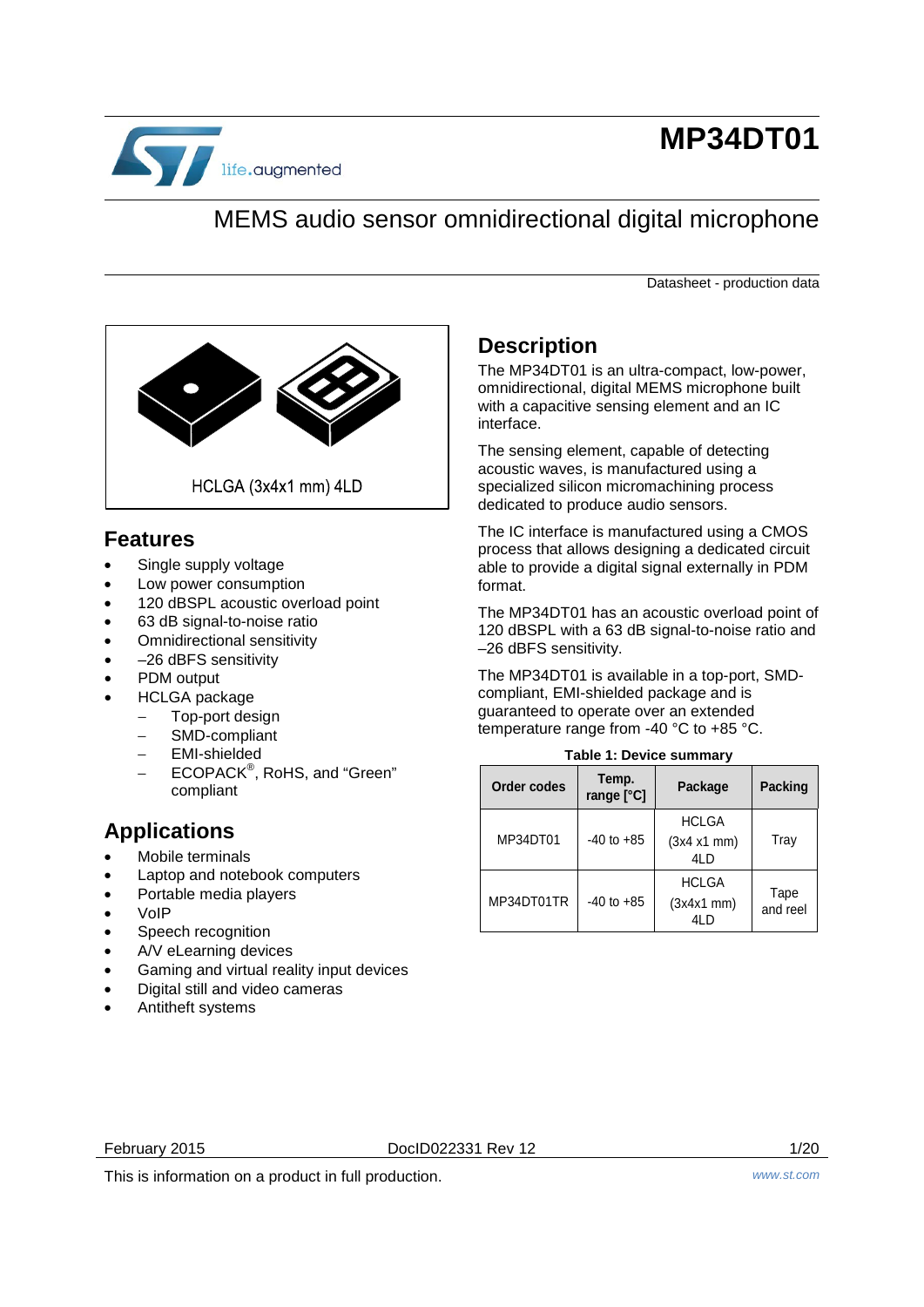#### **Contents**

|              | <b>Contents</b> |  |
|--------------|-----------------|--|
| 1            |                 |  |
| $\mathbf{2}$ |                 |  |
|              | 2.1             |  |
|              | $2.2^{\circ}$   |  |
|              | 2.3             |  |
| 3            |                 |  |
| 4            |                 |  |
| 5            |                 |  |
| 6            |                 |  |
| 7            |                 |  |
|              | 71              |  |
| 8            |                 |  |
|              | 8.1             |  |
|              | 8.2             |  |
| 9            |                 |  |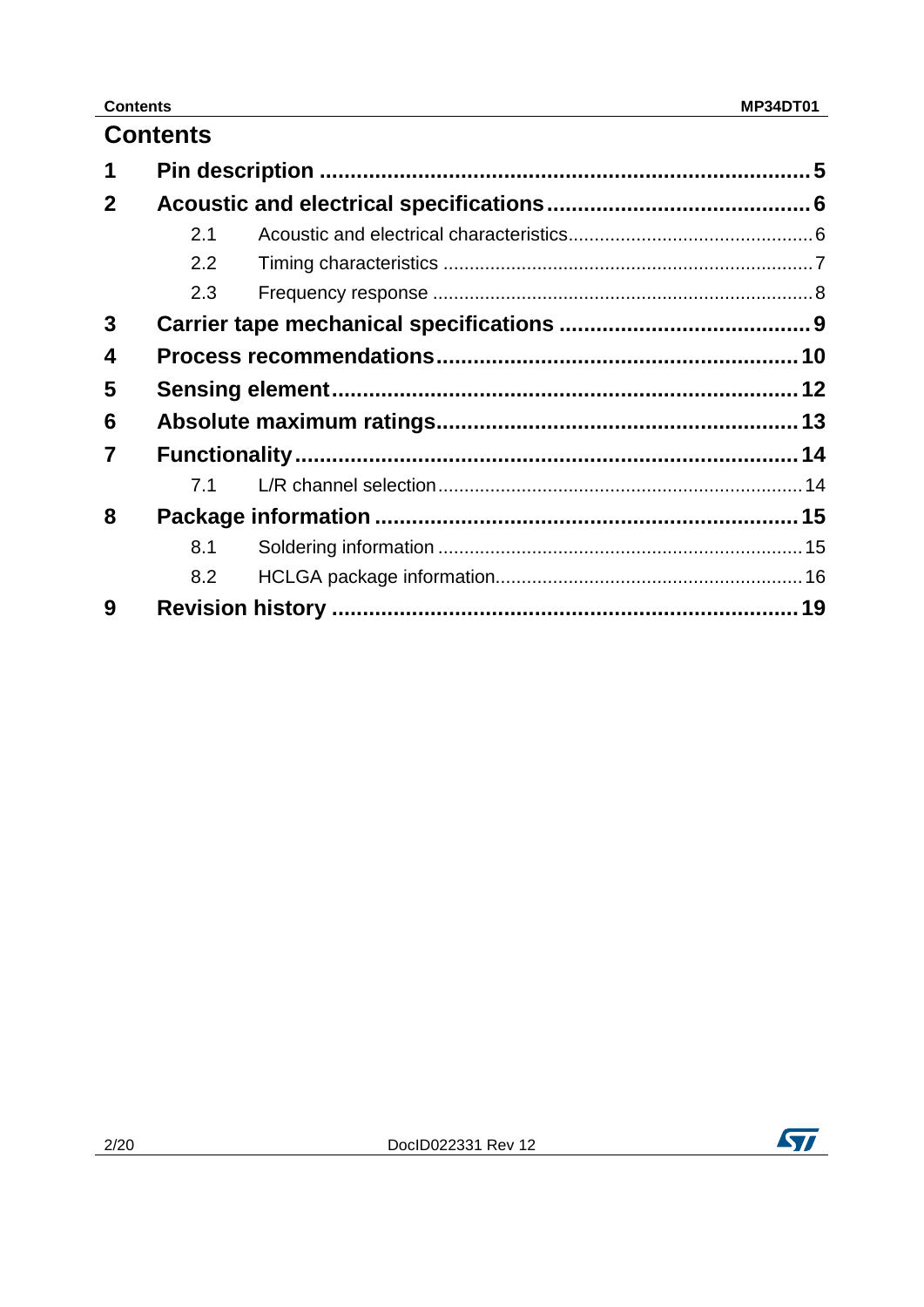## List of tables

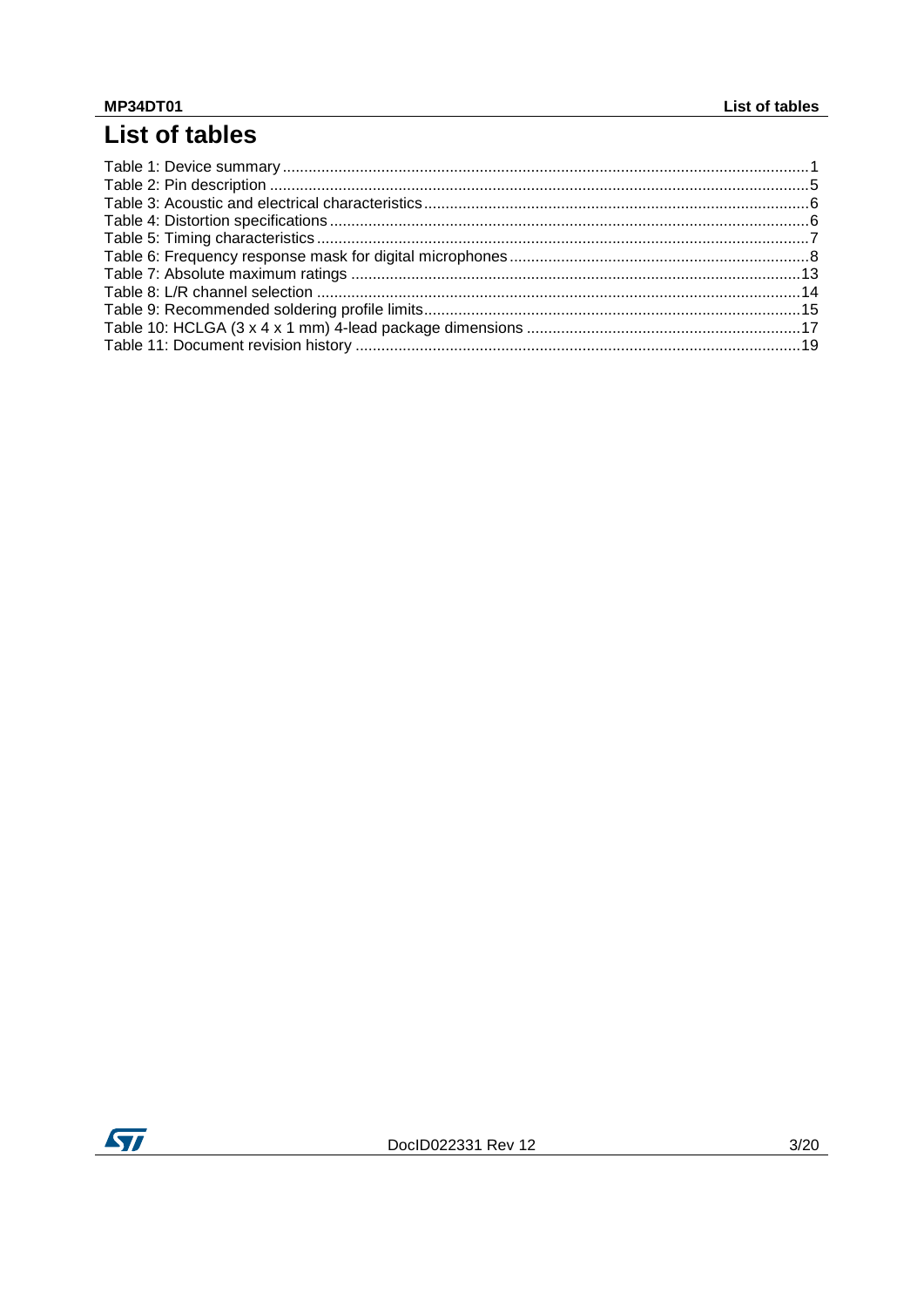# List of figures

<u>and the community of the community of the community of the community of the community of the community of the community of the community of the community of the community of the community of the community of the community</u>

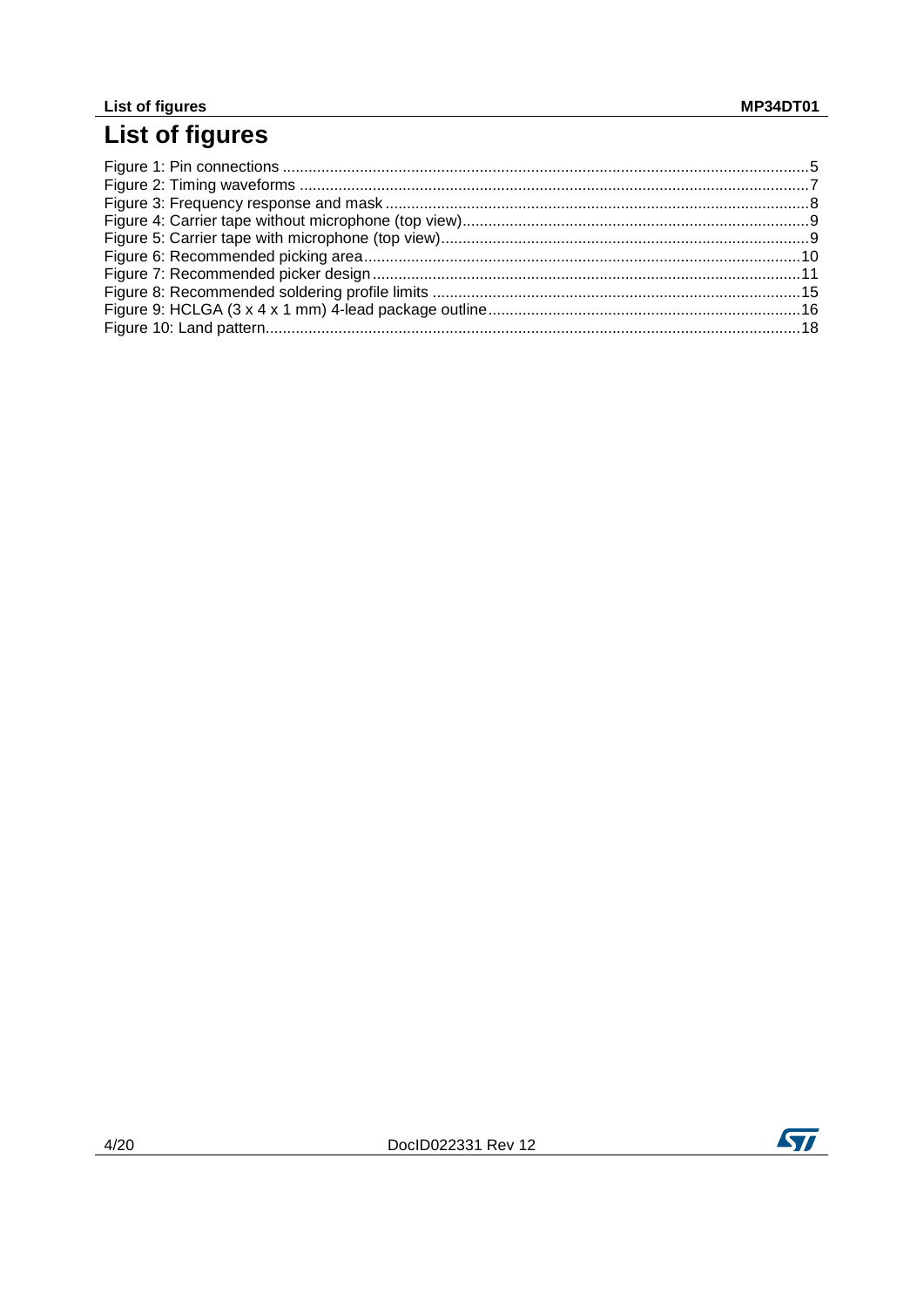# **1 Pin description**

<span id="page-4-2"></span><span id="page-4-0"></span>

**Table 2: Pin description**

<span id="page-4-1"></span>

| Pin#            | Pin name    | <b>Function</b>              |  |
|-----------------|-------------|------------------------------|--|
|                 | Vdd         | Power supply                 |  |
| 2               | LR          | Left/Right channel selection |  |
| 3               | <b>CLK</b>  | Synchronization input clock  |  |
| 4               | <b>DOUT</b> | Left/Right PDM data output   |  |
| 5 (ground ring) | GND         | 0 V supply                   |  |

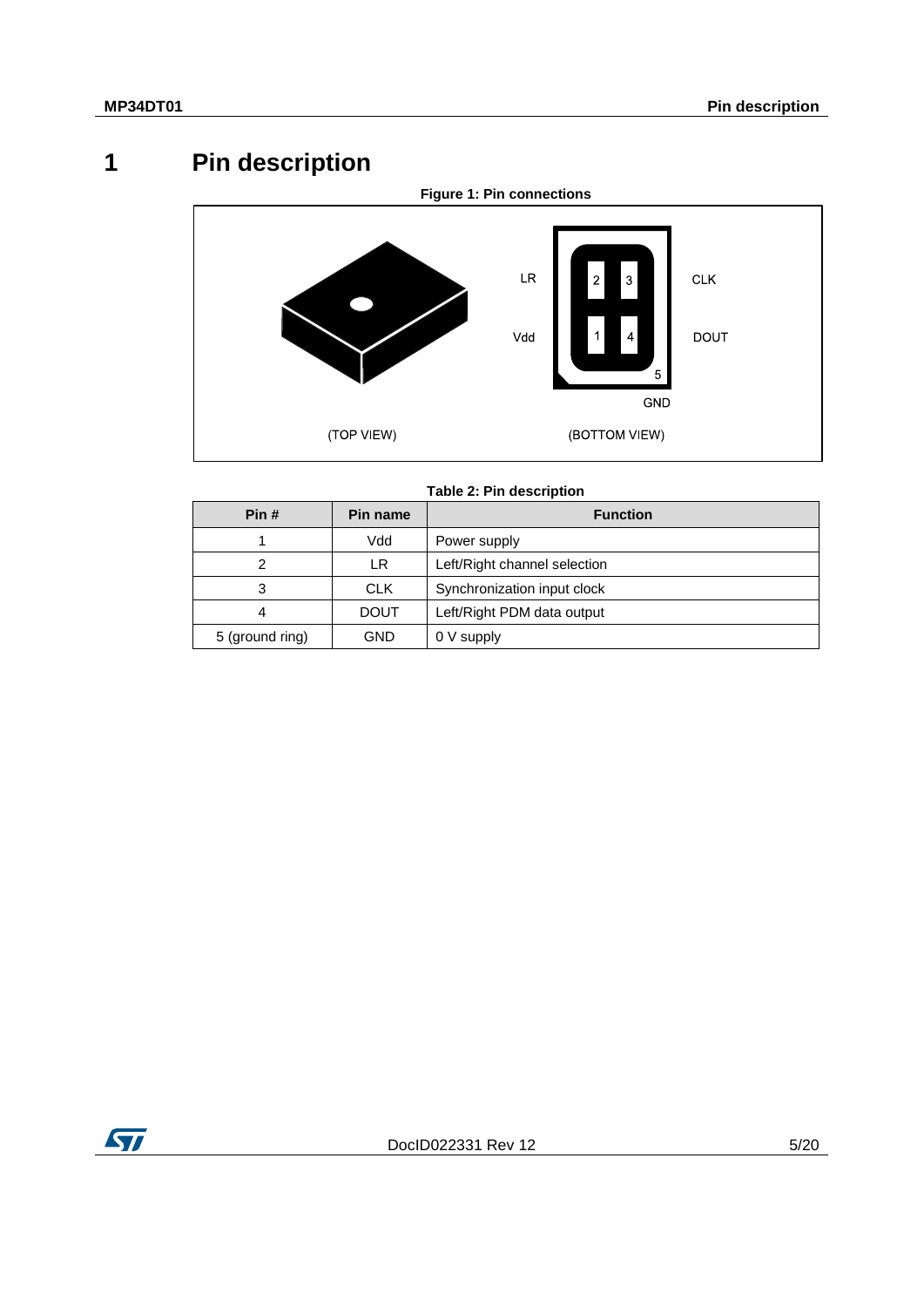### <span id="page-5-0"></span>**2 Acoustic and electrical specifications**

### **2.1 Acoustic and electrical characteristics**

<span id="page-5-2"></span><span id="page-5-1"></span>The values listed in the table below are specified for  $Vdd = 1.8 V$ , Clock = 2.4 MHz, T = 25 °C, unless otherwise noted.

| Symbol           | <b>Parameter</b>                                          | <b>Test condition</b>           | Min.     | Typ. $(1)$ | Max.      | <b>Unit</b> |
|------------------|-----------------------------------------------------------|---------------------------------|----------|------------|-----------|-------------|
| Vdd              | Supply voltage                                            |                                 | 1.64     | 1.8        | 3.6       | V           |
| Idd              | Current consumption in normal<br>mode                     | Mean value                      |          | 0.6        |           | mA          |
| <b>IddPdn</b>    | Current consumption in power-<br>down mode <sup>(2)</sup> |                                 |          | 20         |           | μA          |
| Scc              | Short-circuit current                                     |                                 | 1        |            | 10        | mA          |
| <b>AOP</b>       | Acoustic overload point                                   |                                 |          | 120        |           | dBSPL       |
| So               | Sensitivity                                               |                                 | $-29$    | $-26$      | $-23$     | dBFS        |
| <b>SNR</b>       | Signal-to-noise ratio                                     | A-weighted at 1 kHz,<br>1 Pa    |          | 63         |           | dB          |
| <b>PSR</b>       | Power supply rejection                                    | Guaranteed by design            |          | $-70$      |           | <b>dBFS</b> |
| <b>Clock</b>     | Input clock frequency (3)                                 |                                 | 1        | 2.4        | 3.25      | <b>MHz</b>  |
| Ton              | Turn-on time $(4)$                                        | Guaranteed by design            |          |            | 10        | ms          |
| Top              | Operating temperature range                               |                                 | $-40$    |            | $+85$     | °C          |
| $V_{\text{IOL}}$ | Low-level logic input/output<br>voltage                   | $I_{\text{out}} = 1 \text{ mA}$ | $-0.3$   |            | 0.35xVdd  | $\vee$      |
| <b>VIOH</b>      | High-level logic input/output<br>voltage                  | $I_{out} = 1$ mA                | 0.65xVdd |            | $Vdd+0.3$ | $\vee$      |

**Table 3: Acoustic and electrical characteristics**

#### **Notes:**

<span id="page-5-4"></span> $(1)$ Typical specifications are not guaranteed.

<span id="page-5-5"></span> $(2)$ Input clock in static mode.

<span id="page-5-6"></span> $^{(3)}$ Duty cycle: min = 40% max = 60%.

<span id="page-5-7"></span> $(4)$ Time from the first clock edge to valid output data.

<span id="page-5-3"></span>

| <b>Parameter</b>  | <b>Test condition</b>     | Value          |
|-------------------|---------------------------|----------------|
| <b>Distortion</b> | 100 dBSPL (50 Hz - 4 kHz) | $<$ 1% THD + N |
| Distortion        | 115 $dBSPL$ (1 kHz)       | $<$ 5% THD + N |

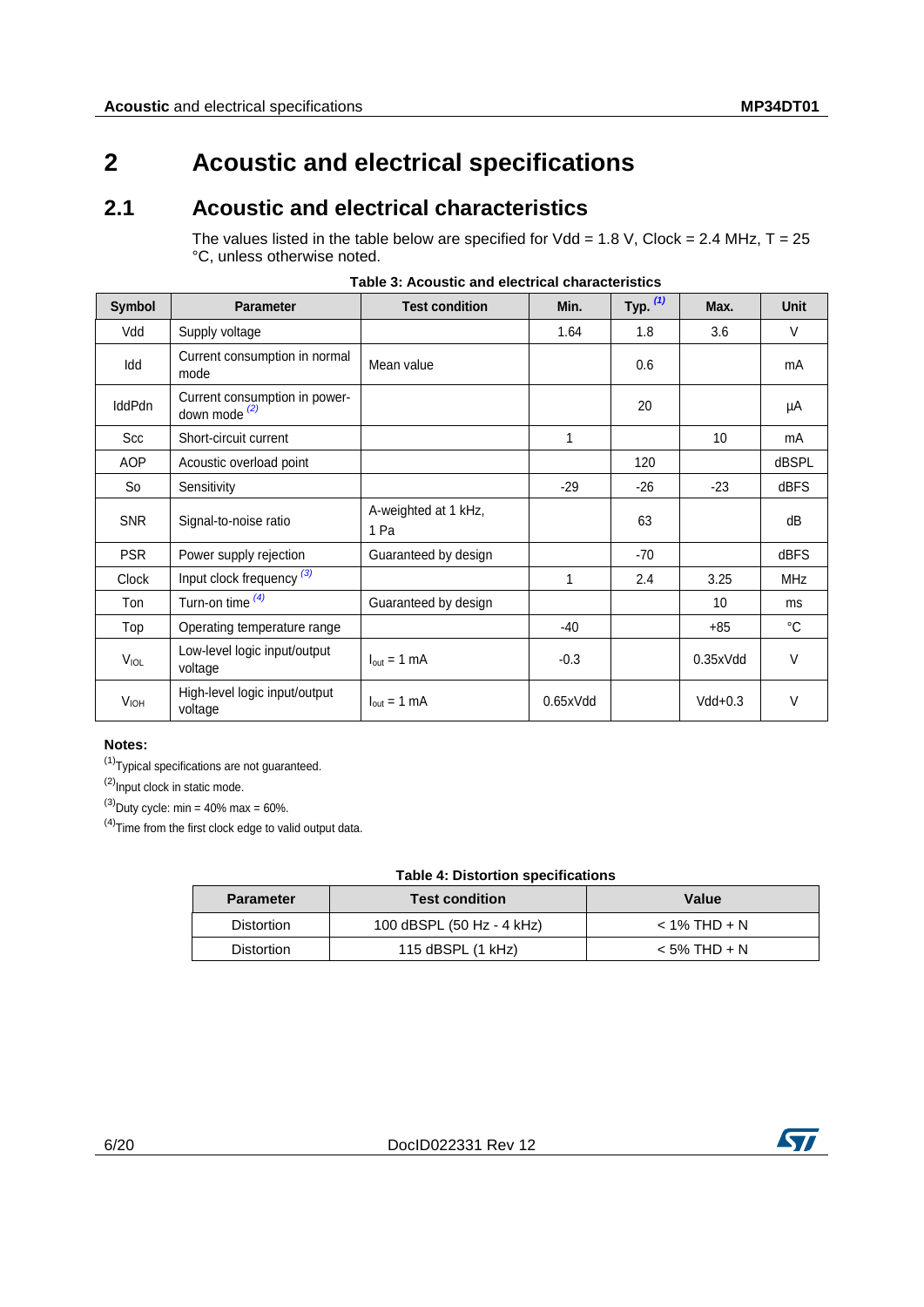### **2.2 Timing characteristics**

**Table 5: Timing characteristics**

<span id="page-6-0"></span>

| <b>Parameter</b>                       | <b>Description</b>                        | Min.       | Max.       | Unit       |
|----------------------------------------|-------------------------------------------|------------|------------|------------|
| $f_{CLK}$                              | Clock frequency for normal mode           | 1          | 3.25       | <b>MHz</b> |
| $f_{PD}$                               | Clock frequency for power-down mode       |            | 0.23       | <b>MHz</b> |
| $T_{CLK}$                              | Clock period for normal mode              | 308        | 1000       | ns         |
| $\mathsf{T}_{\mathsf{R},\mathsf{EN}}$  | Data enabled on DATA line, L/R pin = 1    | $18^{(1)}$ |            | ns         |
| ${\mathsf T}_{\mathsf R,\mathsf{DIS}}$ | Data disabled on DATA line, L/R pin = 1   |            | $16^{(1)}$ | ns         |
| $T_{L,EN}$                             | Data enabled on DATA line, $L/R$ pin = 0  | $18^{(1)}$ |            | ns         |
| T <sub>L.DIS</sub>                     | Data disabled on DATA line, $L/R$ pin = 0 |            | $16^{(1)}$ | ns         |

#### **Notes:**

<span id="page-6-2"></span> $<sup>(1)</sup>$ From design simulations</sup>

<span id="page-6-1"></span>



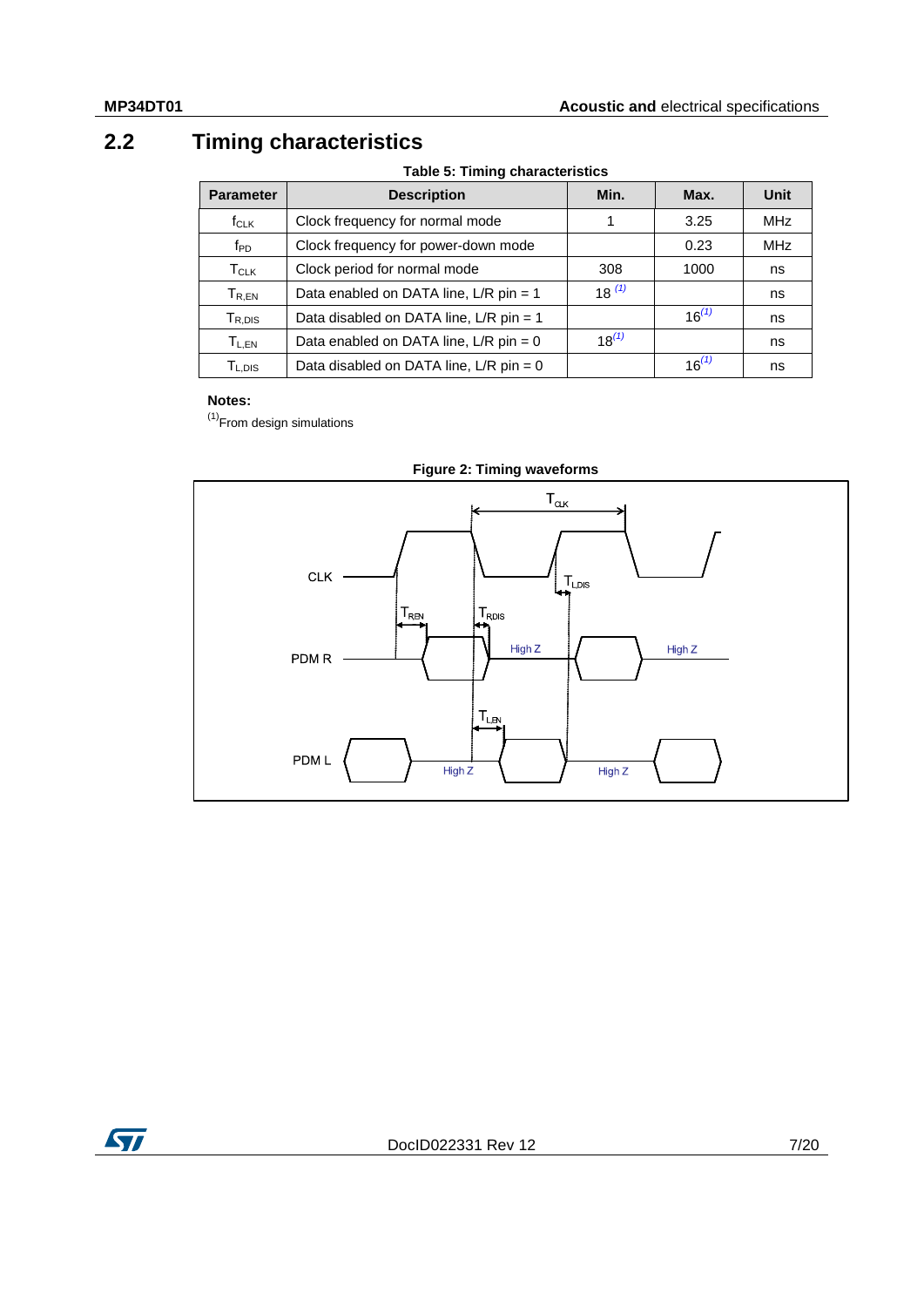### **2.3 Frequency response**

<span id="page-7-2"></span><span id="page-7-0"></span>

#### **Table 6: Frequency response mask for digital microphones**

<span id="page-7-1"></span>

| Frequency / Hz $^{(1)}$ | <b>Lower limit</b> | Upper limit | Unit      |
|-------------------------|--------------------|-------------|-----------|
| 1004000                 |                    |             | dBr 1 kHz |
| 400010000               |                    | +4          | dBr 1 kHz |

#### **Notes:**

<span id="page-7-3"></span> $^{(1)}$ At T = 20 °C and acoustic stimulus = 1 Pa (94 dB SPL)

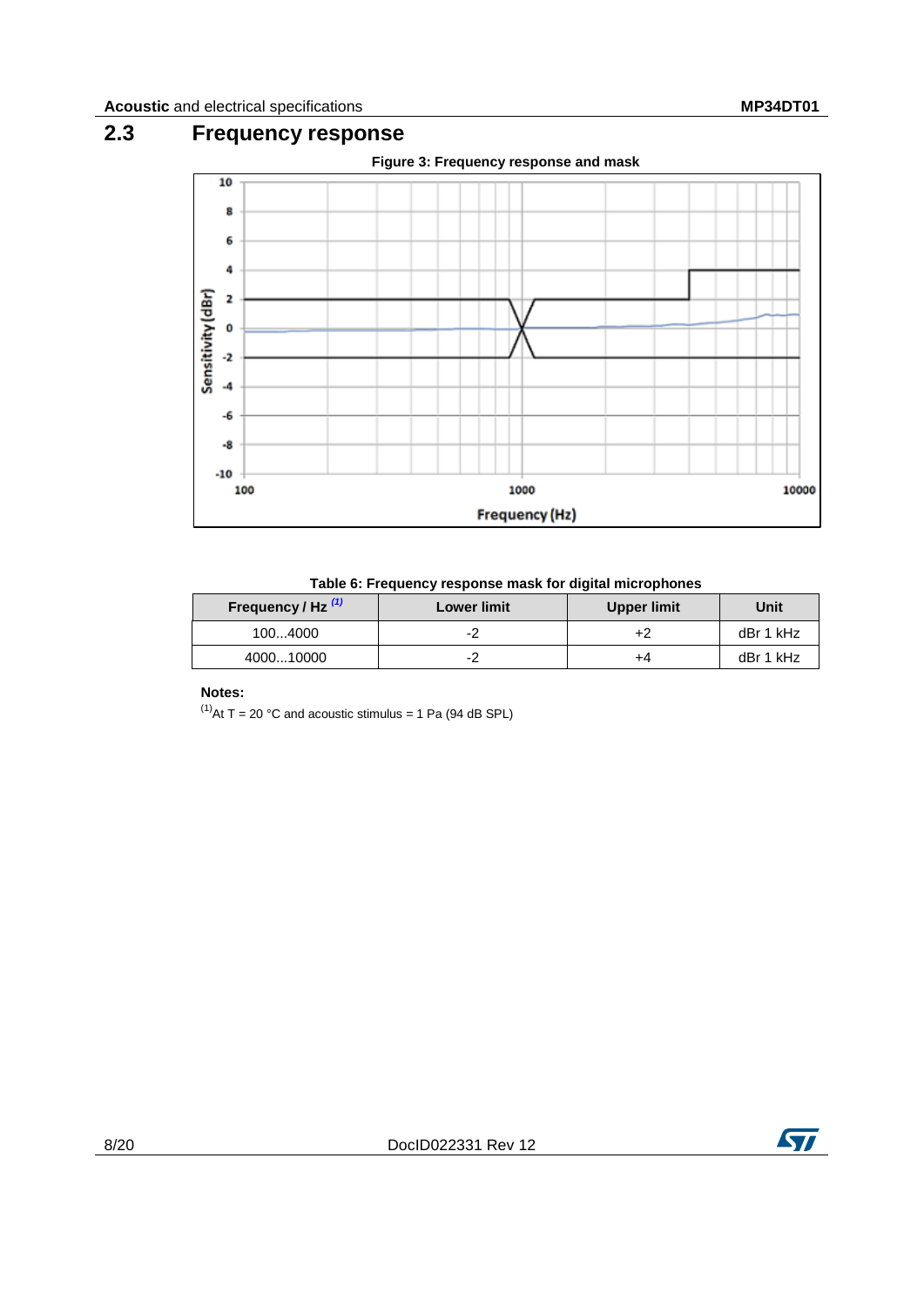ST

### **3 Carrier tape mechanical specifications**

<span id="page-8-1"></span><span id="page-8-0"></span>

**Figure 5: Carrier tape with microphone (top view)**

<span id="page-8-2"></span>

DocID022331 Rev 12 9/20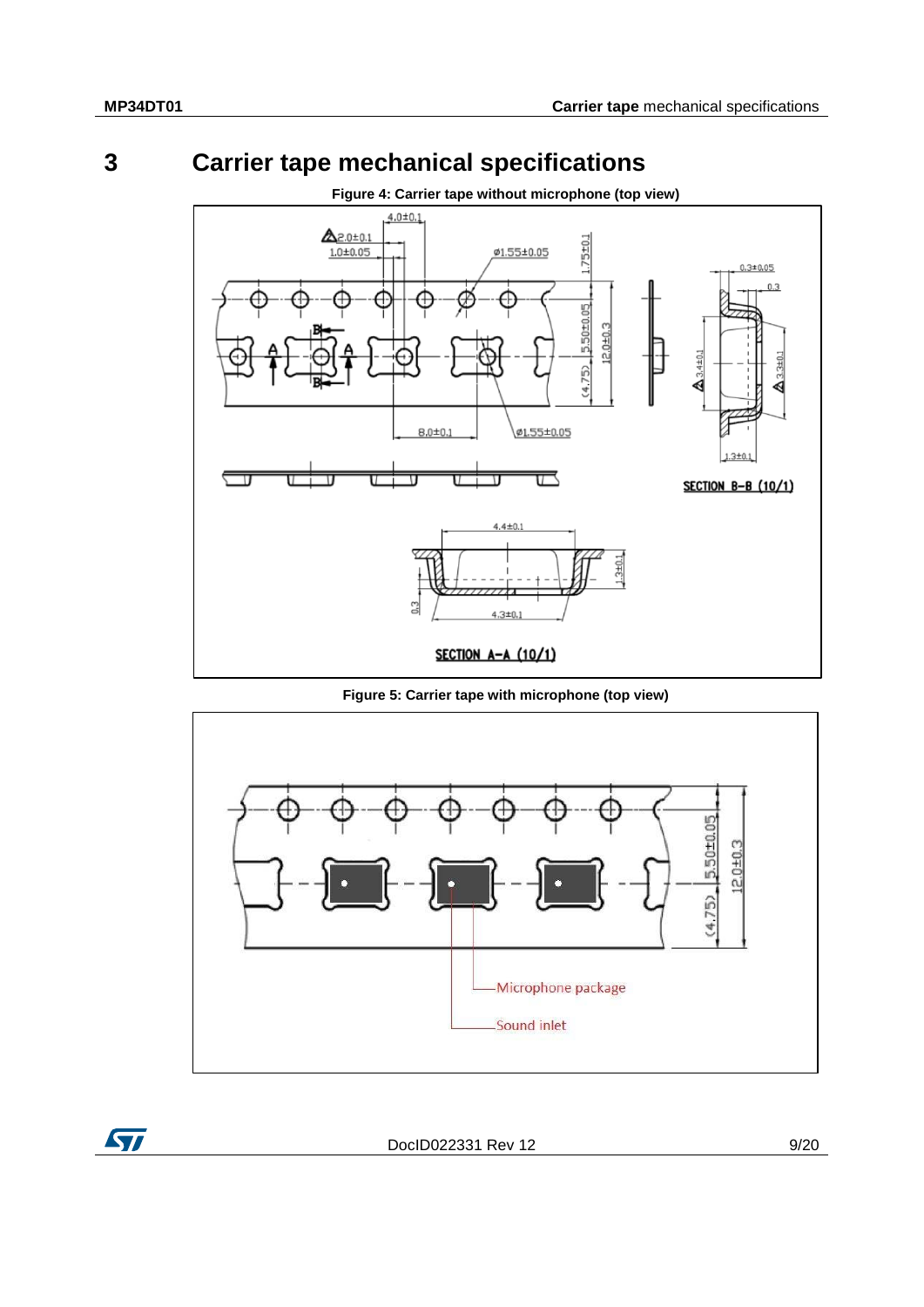### **4 Process recommendations**

<span id="page-9-0"></span>To ensure a consistent manufacturing process it is strongly advised to comply with the following recommendations:

- The recommended pick-up area for the MP34DT01 package must be defined using the worst case (ie. no device alignment during the picking process). This area has been defined considering all the tolerances of the components involved (reel, package, sound inlet). The picker tolerance shall be considered as well.
- To prevent damage to the MEMS membrane or incorrect pick-up and placement, do not pick up the component on the inlet area
- For the package outline please refer to *[Figure 5: "Carrier tape with microphone \(top](#page-8-2)  [view\)"](#page-8-2)*. Nozzle shape, size, and placement accuracy are the other key factors to consider when deciding on the coordinates for picking.
- Device alignment before picking is highly recommended.
- A vacuum force greater than 7 psi must be avoided
- 1 kPa =  $0.145$  psi (lb/in2) =  $0.0102$  kgf/cm<sup>2</sup> =  $0.0098$  atm
- All recommended dimensions (device safe-picking area) do not include the pick-andplace equipment tolerances

<span id="page-9-1"></span>

**Figure 6: Recommended picking area**

To have a safe pick-up "by design", ST strongly advises an ad hoc nozzle.

The following picker ensures that the holes for the vacuum and the air stream are ALWAYS away from the porthole of the device (4 vacuum ports located at each corner of the device).

The recommended nozzle also has a recess, in the form of a cross, which guarantees that the porthole is always left at atmospheric pressure. By using the recommended nozzle, the membrane will not suffer any sudden air disturbances during the picking or placing of the devices in the tape and reel.

10/20 DocID022331 Rev 12

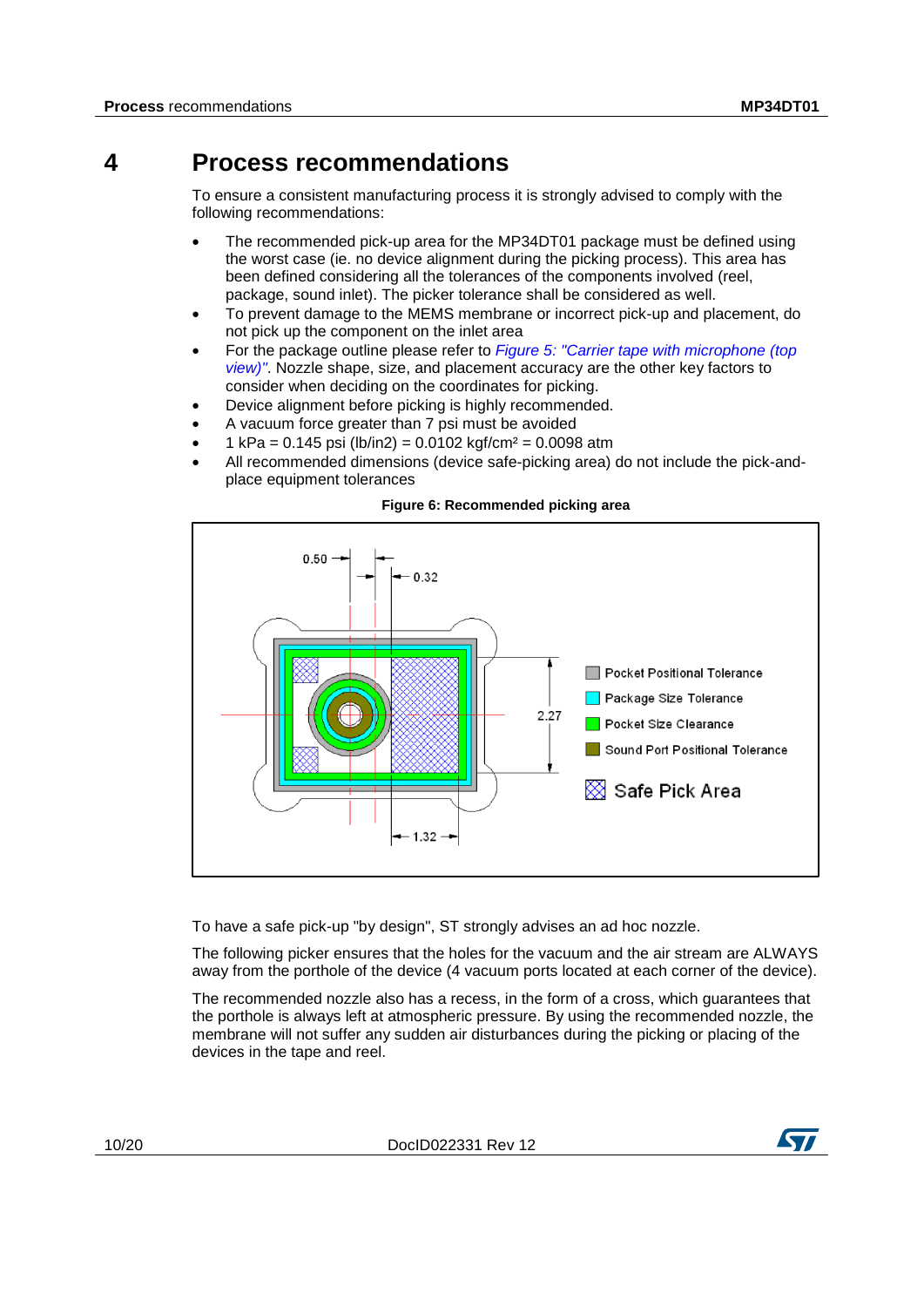

<span id="page-10-0"></span>

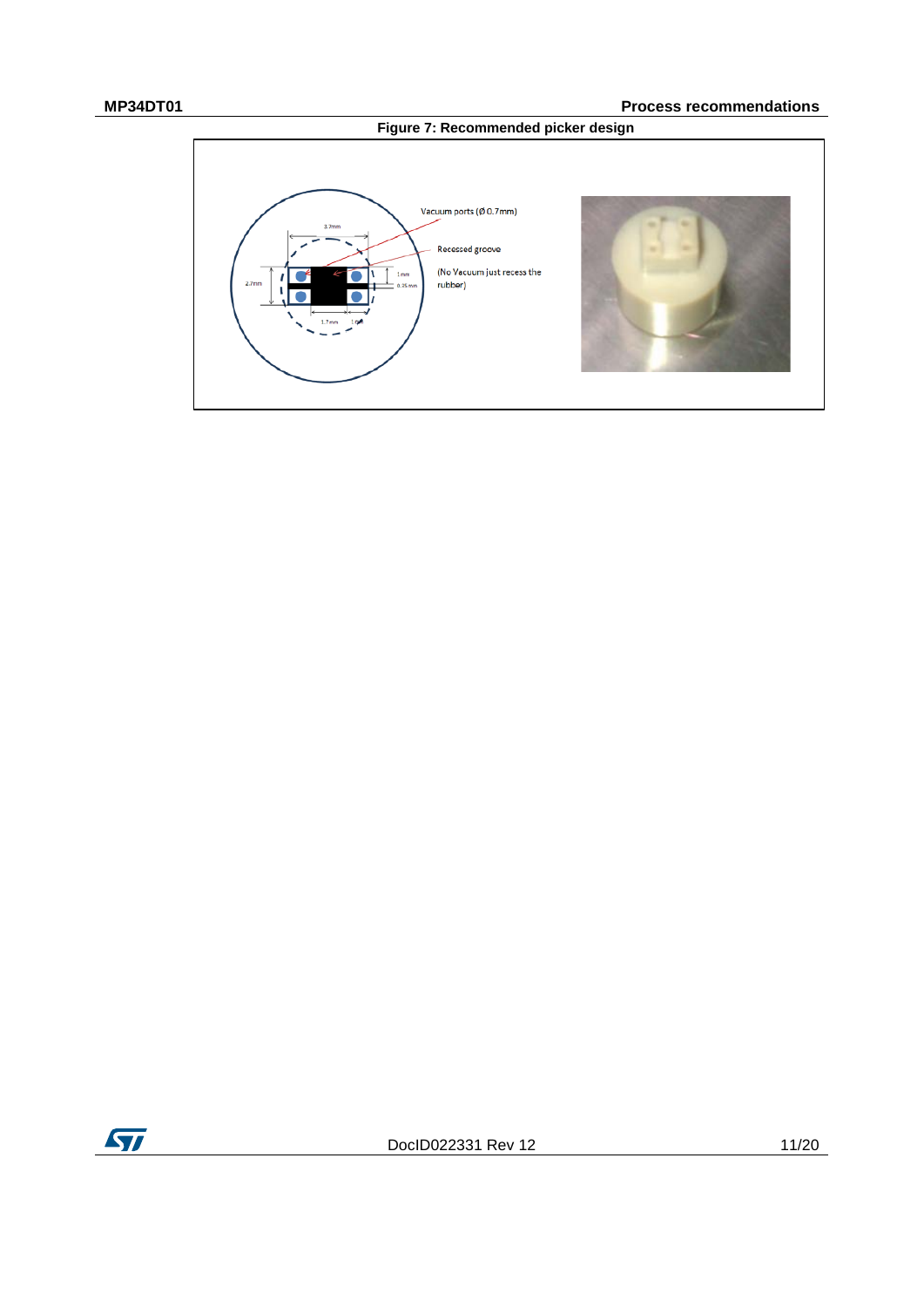### **5 Sensing element**

<span id="page-11-0"></span>The sensing element shall mean the acoustic sensor consisting of a conductive movable plate and a fixed plate placed in a tiny silicon chip. This sensor transduces the sound pressure into the changes of coupled capacity between those two plates.

Omron Corporation supplies this element for STMicroelectronics.

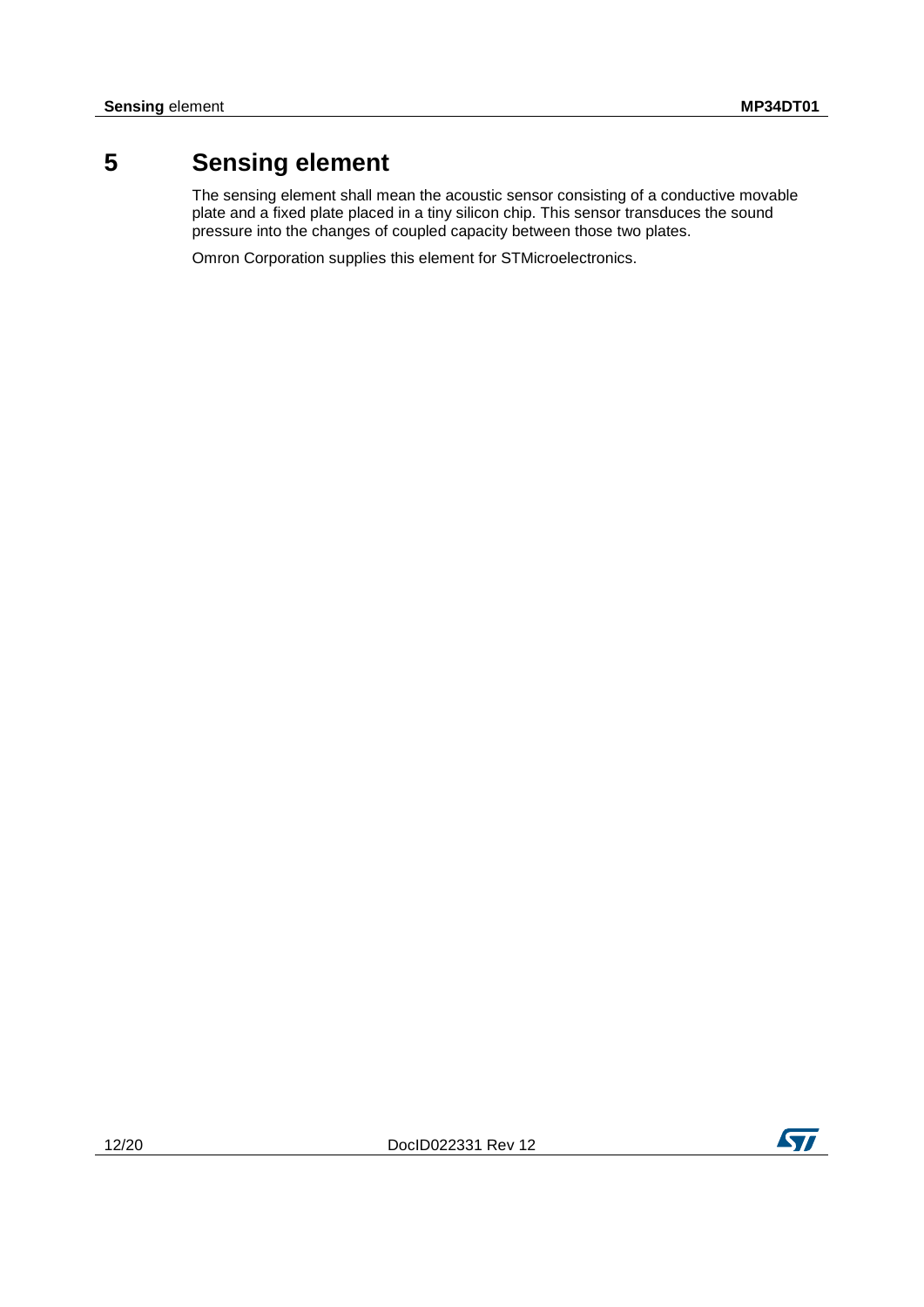### **6 Absolute maximum ratings**

<span id="page-12-0"></span>Stresses above those listed as "absolute maximum ratings" may cause permanent damage to the device. This is a stress rating only and functional operation of the device under these conditions is not implied. Exposure to maximum rating conditions for extended periods may affect device reliability.

<span id="page-12-1"></span>

| Symbol                           | <b>Ratings</b>                     | <b>Maximum value</b> | Unit |
|----------------------------------|------------------------------------|----------------------|------|
| Vdd                              | Supply voltage                     | $-0.3$ to 6          |      |
| Vin                              | Input voltage on any control pin   | $-0.3$ to Vdd $+0.3$ |      |
| $\mathsf{\Gamma}_{\texttt{STG}}$ | Storage temperature range          | $-40$ to $+125$      | °C   |
| <b>ESD</b>                       | Electrostatic discharge protection | $2$ (HBM)            | kV   |

|  | Table 7: Absolute maximum ratings |  |
|--|-----------------------------------|--|
|  |                                   |  |

This device is sensitive to mechanical shock, improper handling can cause K) permanent damage to the part.

This device is sensitive to electrostatic discharge (ESD), improper handling can cause permanent damage to the part.

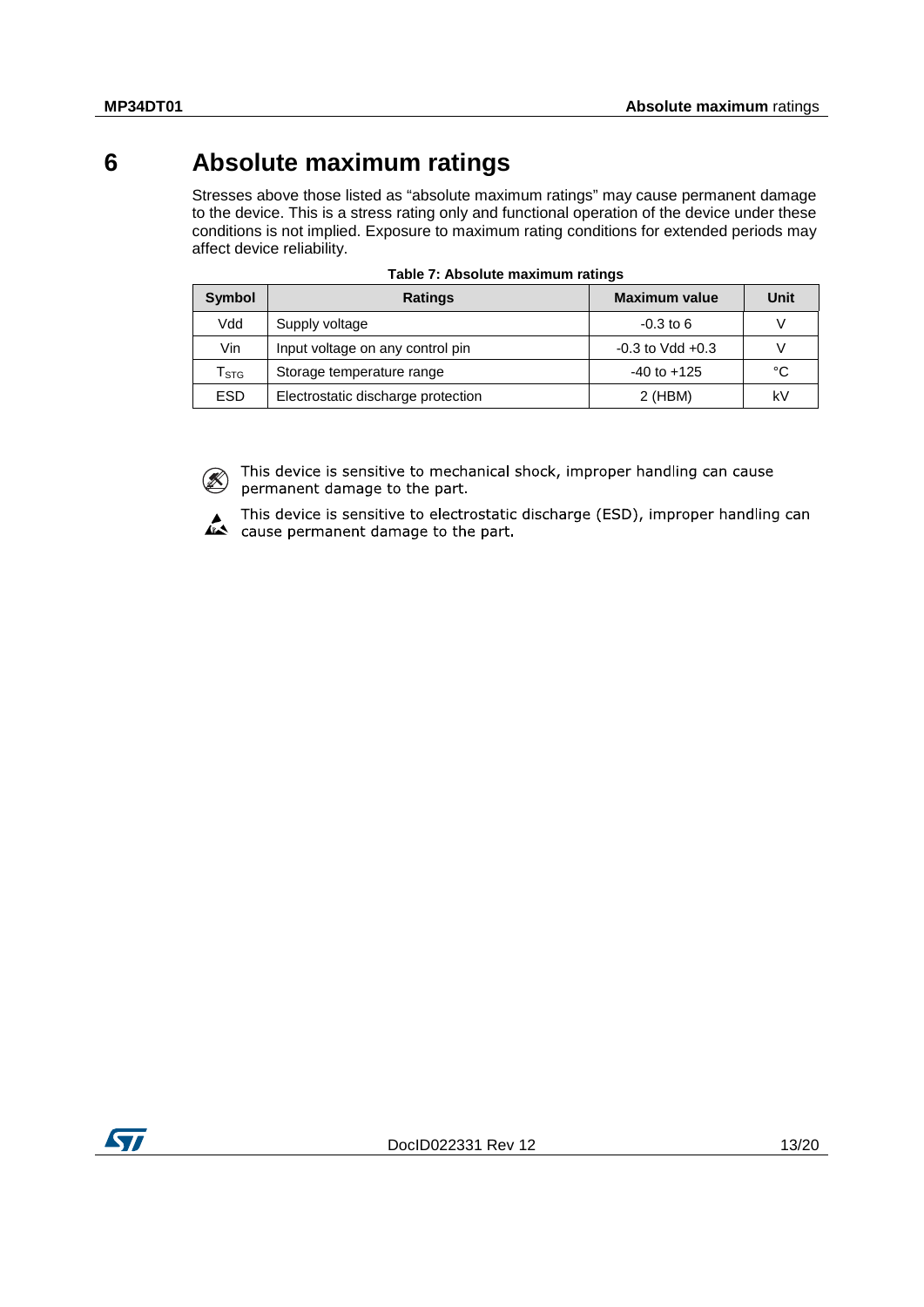### <span id="page-13-0"></span>**7 Functionality**

### **7.1 L/R channel selection**

<span id="page-13-1"></span>The L/R digital pad lets the user select the DOUT signal pattern as shown in *[Table 8: "L/R](#page-13-2)  [channel selection"](#page-13-2)*. The L/R pin must be connected to Vdd or GND.

|  |  | Table 8: L/R channel selection |
|--|--|--------------------------------|
|  |  |                                |

<span id="page-13-2"></span>

| L/R | <b>CLK low</b> | <b>CLK high</b> |
|-----|----------------|-----------------|
| GND | Data valid     | High impedance  |
| Vdd | High impedance | Data valid      |

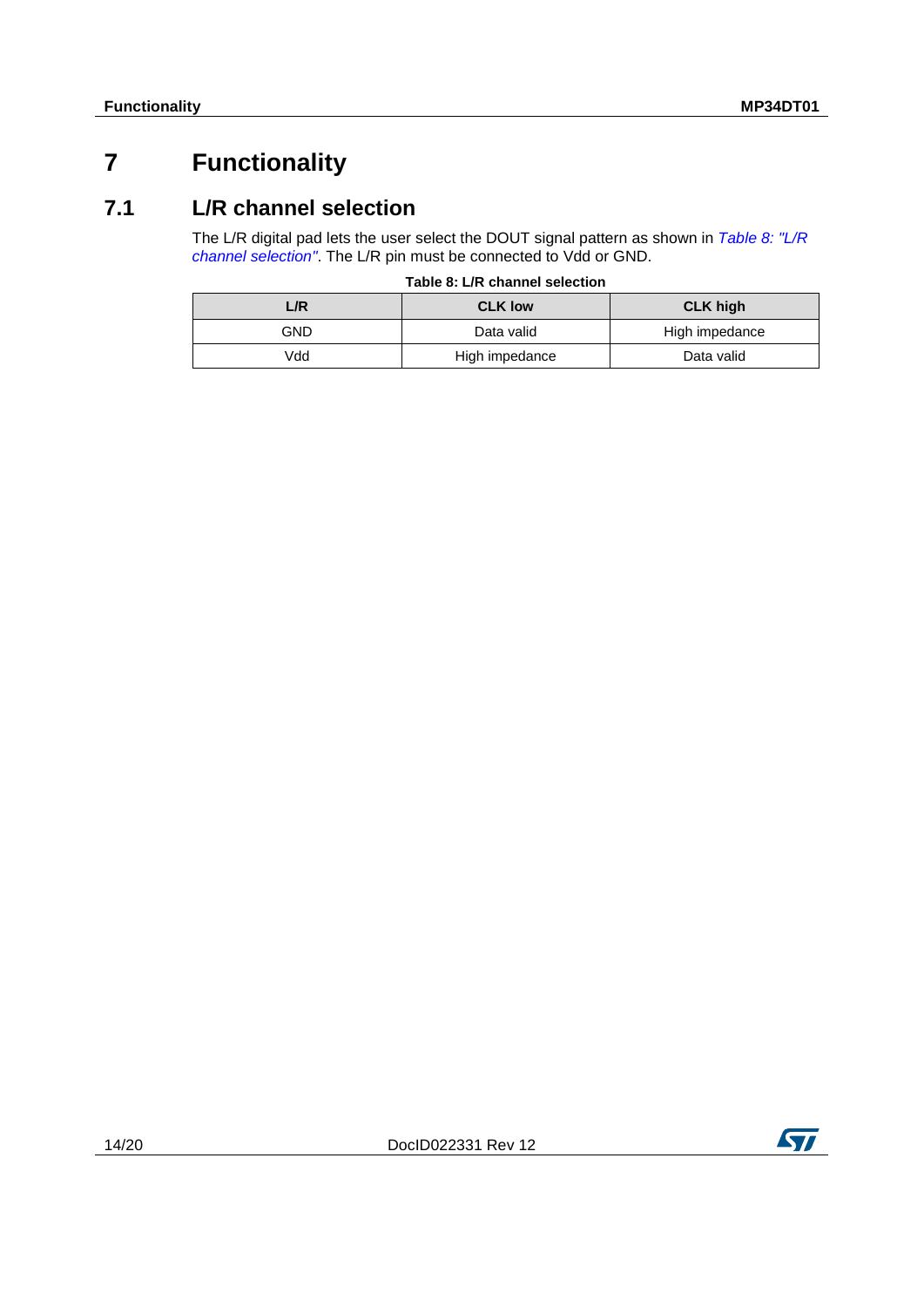### **8 Package information**

<span id="page-14-0"></span>In order to meet environmental requirements, ST offers these devices in different grades of ECOPACK® packages, depending on their level of environmental compliance. ECOPACK® specifications, grade definitions and product status are available at: *www.st.com*.  $ECOPACK^{\circ}$  is an ST trademark.

### **8.1 Soldering information**

<span id="page-14-1"></span>The HCLGA (3 x 4) 4LD package is also compliant with the RoHS and "Green" standards and is qualified for soldering heat resistance according to JEDEC J-STD-020.

Land pattern and soldering recommendations are available at www.st.com.

<span id="page-14-3"></span>



<span id="page-14-2"></span>

| Table 9: Recommended soldering profile limits                                              |                                                     |                                       |  |
|--------------------------------------------------------------------------------------------|-----------------------------------------------------|---------------------------------------|--|
| <b>Description</b>                                                                         | <b>Parameter</b>                                    | Pb free                               |  |
| Average ramp rate                                                                          | $T_1$ to $T_P$                                      | 3 °C/sec max                          |  |
| Preheat<br>Minimum temperature<br>Maximum temperature<br>Time ( $T_{SMIN}$ to $T_{SMAX}$ ) | <b>T</b> <sub>SMIN</sub><br>T <sub>SMAX</sub><br>ts | 150 °C<br>200 °C<br>60 sec to 120 sec |  |
| Ramp-up rate                                                                               | $T_{\text{SMAX}}$ to $T_L$                          |                                       |  |
| Time maintained above liquids temperature<br>Liquids temperature                           | $t_{\rm L}$<br>$T_L$                                | 60 sec to 150 sec<br>217 °C           |  |
| Peak temperature                                                                           | $T_{P}$                                             | 260 $°C$ max                          |  |
| Time within 5 °C of actual peak temperature                                                |                                                     | 20 sec to 40 sec                      |  |
| Ramp-down rate                                                                             |                                                     | 6 °C/sec max                          |  |
| Time 25 °C (t25 °C) to peak temperature                                                    |                                                     | 8 minutes max                         |  |

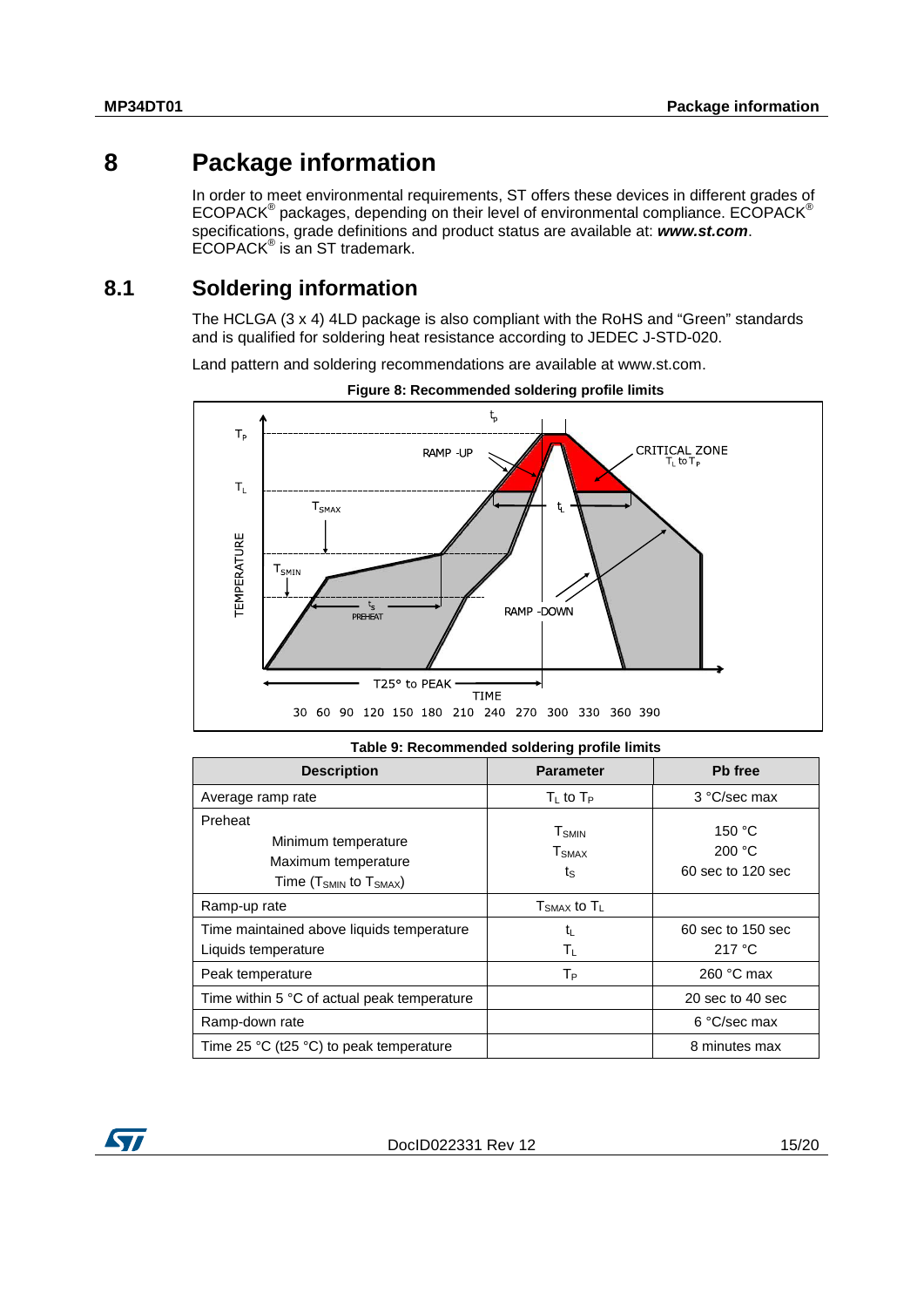### **8.2 HCLGA package information**

<span id="page-15-1"></span><span id="page-15-0"></span>

Note: The MEMS microphone plastic cap can exhibit some level of variation in color when the device is subjected to thermal processes.

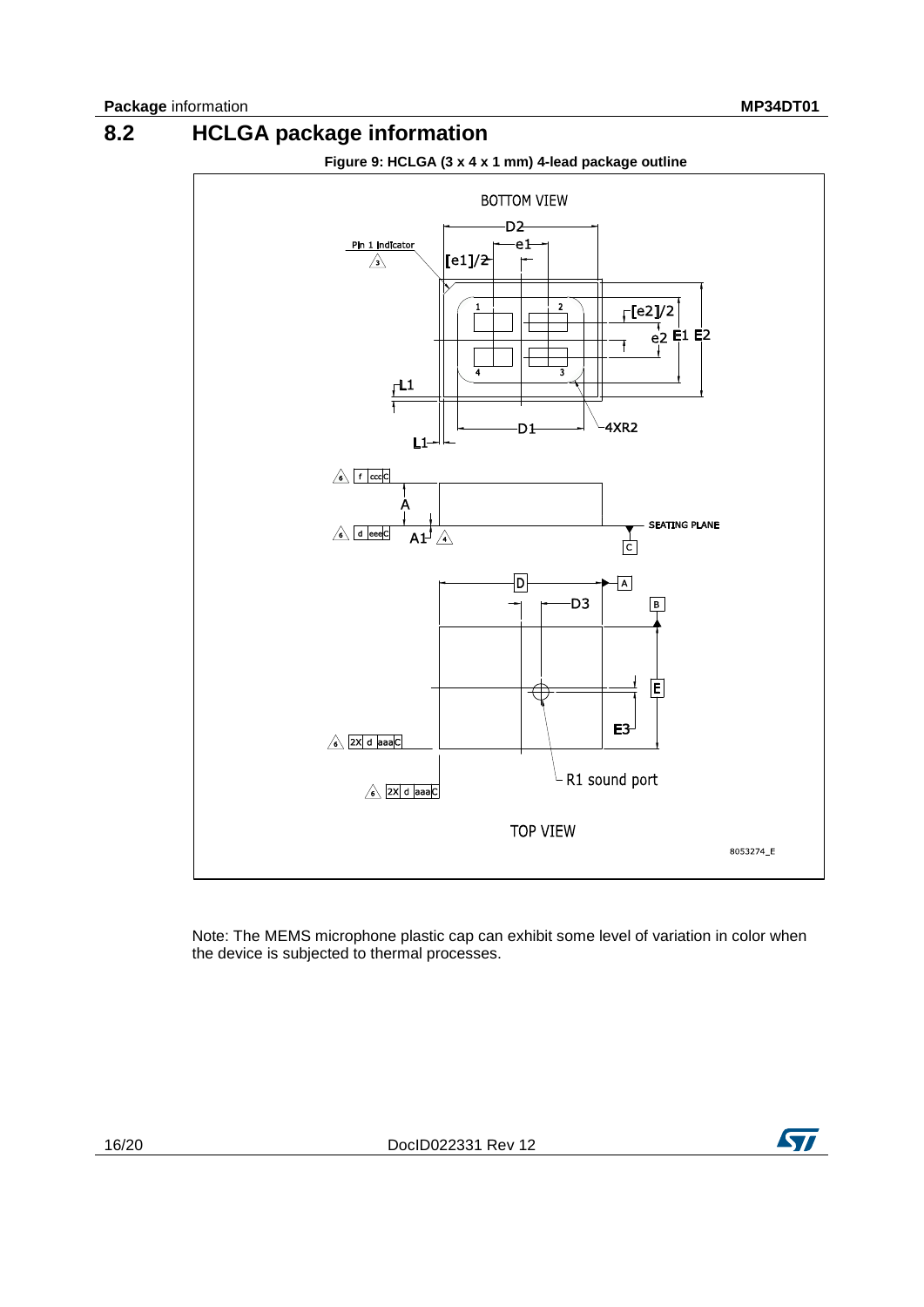**MP34DT01 Package information** 

| Table 10: HCLGA (3 x 4 x 1 mm) 4-lead package dimensions |                          |                          |      |  |
|----------------------------------------------------------|--------------------------|--------------------------|------|--|
| <b>Symbol</b>                                            | mm                       |                          |      |  |
|                                                          | Min.                     | Typ.                     | Max. |  |
| A                                                        | 0.90                     | 1.00                     | 1.10 |  |
| A <sub>1</sub>                                           | 0.00                     | $\overline{\phantom{a}}$ | 0.05 |  |
| b                                                        | 0.35                     | 0.45                     | 0.50 |  |
| D                                                        | 3.90                     | 4.00                     | 4.10 |  |
| D <sub>1</sub>                                           | 3.05                     | 3.10                     | 3.15 |  |
| D <sub>2</sub>                                           | 3.75                     | 3.80                     | 3.85 |  |
| D <sub>3</sub>                                           | 0.30                     | 0.50                     | 0.70 |  |
| E                                                        | 2.90                     | 3.00                     | 3.10 |  |
| E <sub>1</sub>                                           | 2.05                     | 2.10                     | 2.15 |  |
| E <sub>2</sub>                                           | 2.75                     | 2.80                     | 2.85 |  |
| E <sub>3</sub>                                           | $-0.20$                  | 0.00                     | 0.20 |  |
| e <sub>1</sub>                                           | 1.30                     | 1.35                     | 1.40 |  |
| e2                                                       | 0.80                     | 0.85                     | 0.90 |  |
| h                                                        | 0.25                     | 0.30                     | 0.35 |  |
| L                                                        | 0.90                     | 0.95                     | 1.00 |  |
| L1                                                       | $\overline{\phantom{a}}$ | 0.10                     | ۰    |  |
| ${\sf N}$                                                |                          | $\overline{4}$           |      |  |
| R1                                                       | 0.30                     | 0.40                     | 0.50 |  |
| R <sub>2</sub>                                           |                          | 0.40                     | -    |  |
| aaa                                                      |                          | 0.15                     |      |  |
| ccc                                                      |                          | 0.10                     |      |  |
| eee                                                      |                          | 0.08                     |      |  |

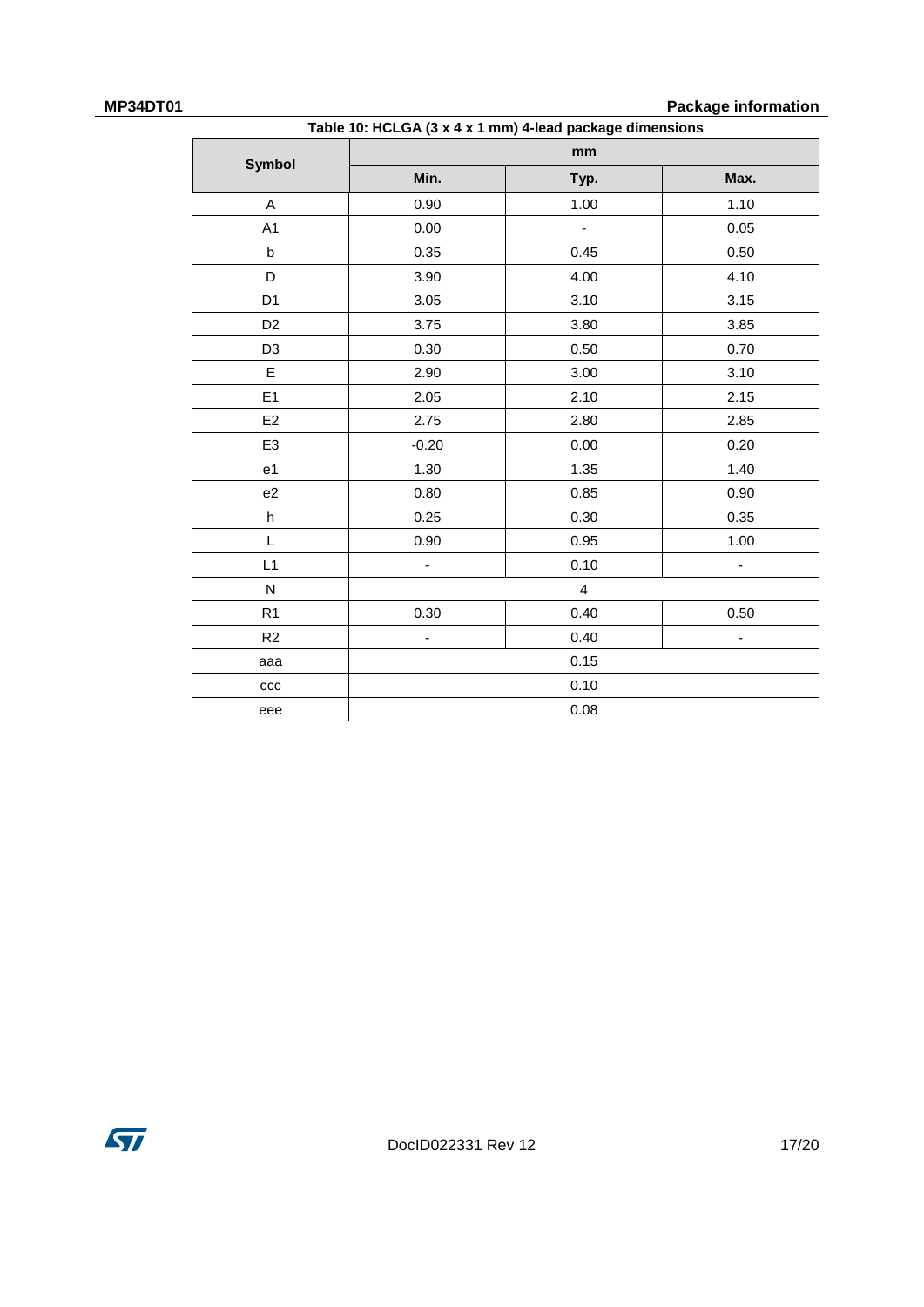<span id="page-17-0"></span>

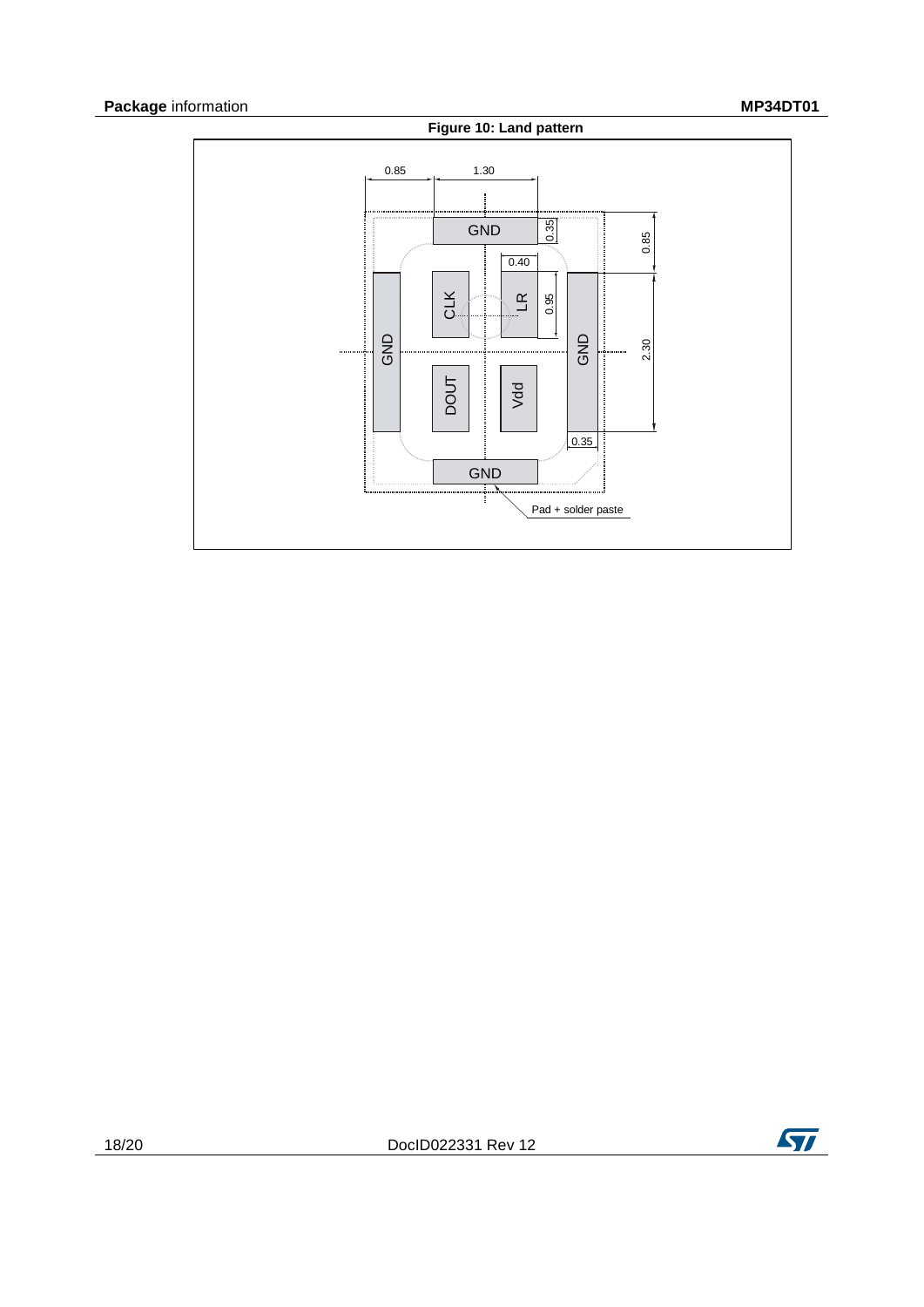## <span id="page-18-1"></span><span id="page-18-0"></span>**9 Revision history**

|  | Table 11: Document revision history |
|--|-------------------------------------|
|--|-------------------------------------|

| <b>Date</b> | <b>Revision</b> | <b>Changes</b>                                                                                                                                                                                                                                                                                                                                                                        |
|-------------|-----------------|---------------------------------------------------------------------------------------------------------------------------------------------------------------------------------------------------------------------------------------------------------------------------------------------------------------------------------------------------------------------------------------|
| 06-Oct-2011 | 1               | Initial release                                                                                                                                                                                                                                                                                                                                                                       |
| 18-Nov-2011 | 2               | Removed "stereo" from title, Section "Features", and Section "Description"                                                                                                                                                                                                                                                                                                            |
| 29-Nov-2011 | 3               | Updated Section "Features" and Section "Description"                                                                                                                                                                                                                                                                                                                                  |
| 04-Jan-2012 | 4               | Updated<br>Added So limits to Table 3: "Acoustic and electrical characteristics"<br>Minor textual updates                                                                                                                                                                                                                                                                             |
| 23-Mar-2012 | 5               | Updated Figure 9: "HCLGA (3 x 4 x 1 mm) 4-lead package outline"<br>Pin 1 indicator removed from top view of package on page 1 and Figure 1: "Pin<br>connections"<br>Updated Table 10: "HCLGA (3 x 4 x 1 mm) 4-lead package dimensions"                                                                                                                                                |
| 06-Apr-2012 | 6               | Updated maximum supply voltage in Table 3: "Acoustic and electrical<br>characteristics"                                                                                                                                                                                                                                                                                               |
| 07-May-2012 | $\overline{7}$  | Added V <sub>IOL</sub> , V <sub>IOH</sub> to Table 3: "Acoustic and electrical characteristics"                                                                                                                                                                                                                                                                                       |
| 18-May-2012 | 8               | Updated Table 5: "Timing characteristics"                                                                                                                                                                                                                                                                                                                                             |
| 05-Jul-2012 | 9               | Added Section 5: "Sensing element"<br>Added Figure 10: "Land pattern"<br>Updated temperature range to -40 to +85 °C throughout datasheet                                                                                                                                                                                                                                              |
| 21-Feb-2013 | 10              | Updated dimension T2 in Table 10: "HCLGA (3 x 4 x 1 mm) 4-lead package<br>dimensions"                                                                                                                                                                                                                                                                                                 |
| 07-Jun-2013 | 11              | Updated<br>- Figure 3: "Frequency response and mask"<br>- Table 6: "Frequency response mask for digital microphones"<br>- HCLGA mechanical data Figure 9: "HCLGA (3 x 4 x 1 mm) 4-lead package<br>outline" and Table 10: "HCLGA (3 x 4 x 1 mm) 4-lead package dimensions"<br>Added<br>- Section 3: "Carrier tape mechanical specifications"<br>- Section 4: "Process recommendations" |
| 27-Feb-2015 | 12              | Minor textual updates<br>Added note below Figure 9: "HCLGA (3 x 4 x 1 mm) 4-lead package outline"                                                                                                                                                                                                                                                                                     |

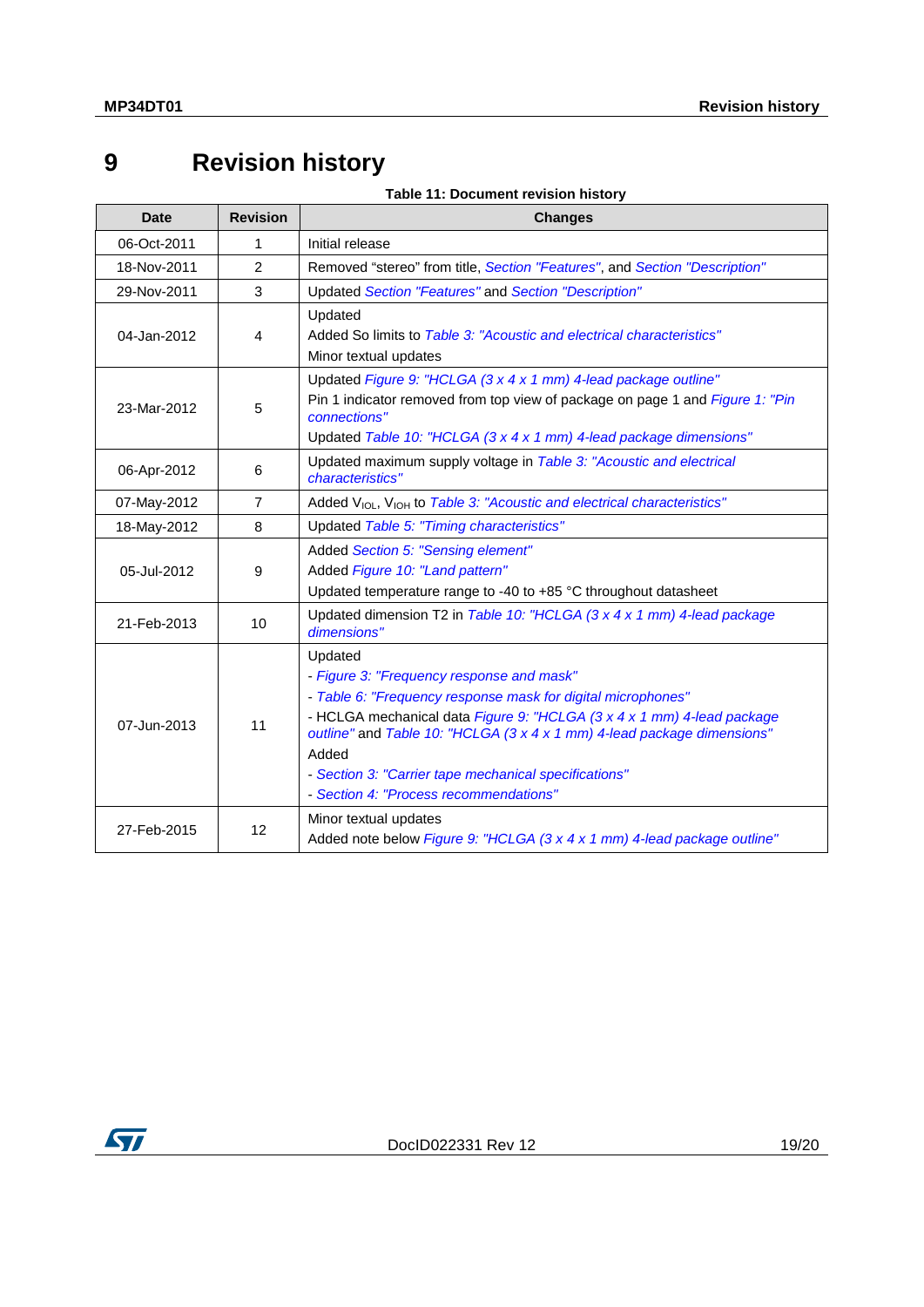#### **IMPORTANT NOTICE – PLEASE READ CAREFULLY**

STMicroelectronics NV and its subsidiaries ("ST") reserve the right to make changes, corrections, enhancements, modifications, and improvements to ST products and/or to this document at any time without notice. Purchasers should obtain the latest relevant information on ST products before placing orders. ST products are sold pursuant to ST's terms and conditions of sale in place at the time of order acknowledgement.

Purchasers are solely responsible for the choice, selection, and use of ST products and ST assumes no liability for application assistance or the design of Purchasers' products.

No license, express or implied, to any intellectual property right is granted by ST herein.

Resale of ST products with provisions different from the information set forth herein shall void any warranty granted by ST for such product.

ST and the ST logo are trademarks of ST. All other product or service names are the property of their respective owners.

Information in this document supersedes and replaces information previously supplied in any prior versions of this document.

© 2015 STMicroelectronics – All rights reserved